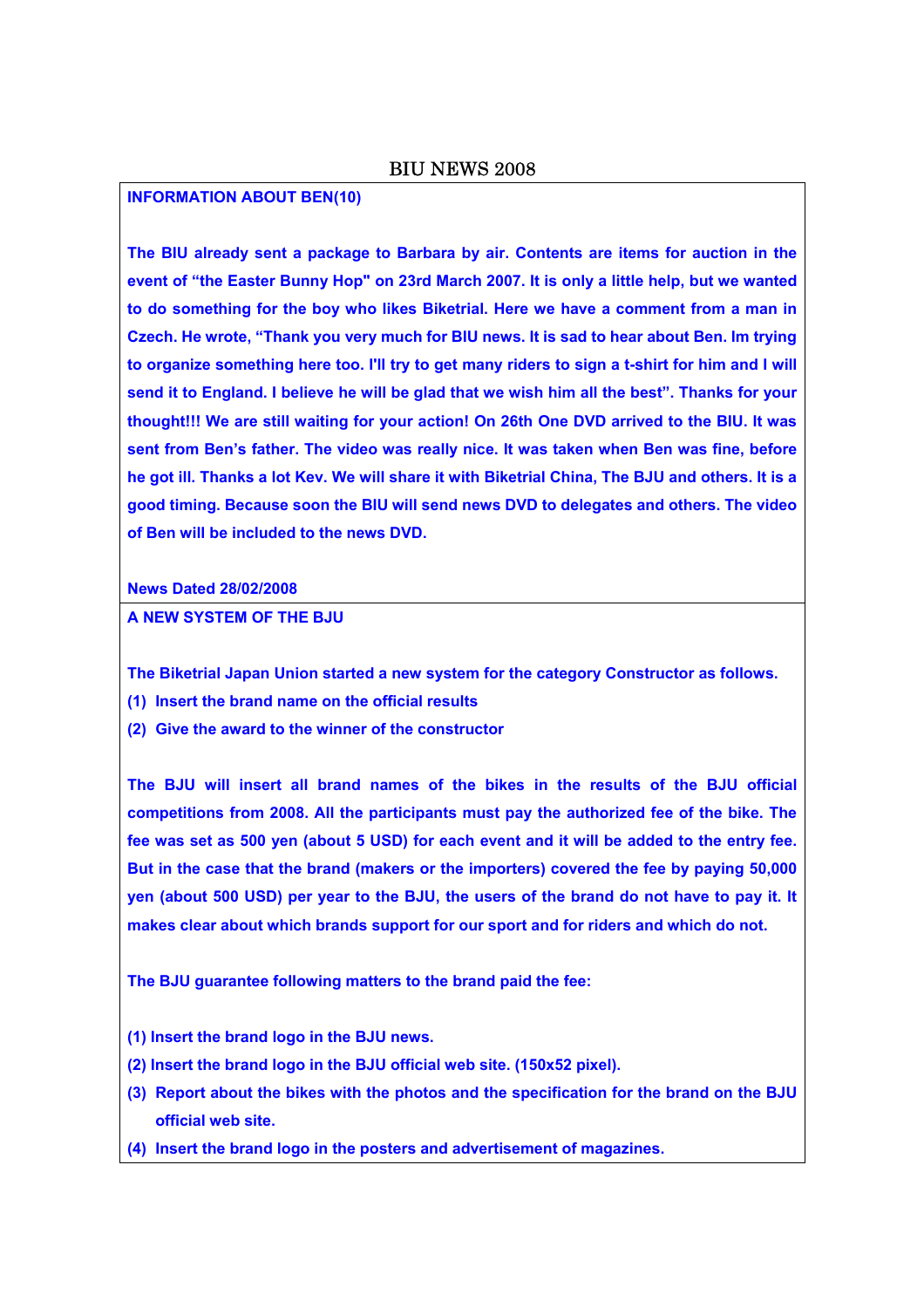**(5) Provide marketing data of bikes about the members of the BJU to the brand.** 

**At least 2 brands will apply for this year. The BIU has interesting about this system and it will be a great test this year. If we could confirm the good results to the system, the BIU will study to revise the present system, and follow the BJU system from the next year 2009 for the WBC.** 

**News Dated 22/02/2008** 

#### **EVENT IN CHINA(6)**

**Mr. Jason Dou informed us about another possibility for Master Cup. He introduce about the event to a new city. There is a big park there in the city near by Yangtze River. Jason wrote "They need some promotion in March". About Master Cup in the West of China on 6th and 7th May, The government does not decide it yet. Jason wrote that the final determination will be around 10th March.**

#### **News Dated 22/02/2008**

**WORLD BIKETRIAL INDOOR CUP 2008 IN SPAIN** 

**World Indoor Cup has been organized a lot in 1990th in Spain, France, Germany, Czech and Slovak. Even in Japan in 1996 in Fukuoka city. But it's been a quite long time since we had the last World Indoor Cup in the year 2000 in Puchov Slovakia. According to the information from Biketrial Spain Marius Molla, "I have Ot Pi and Raul Gutiérrez very interested in this issue because they had found an organizer with enough knowledge, availabilty and money. He had already organized BikeTrial indoors with success, he's located in the North of Spain and his "usual" date is half December. What do we have to do to have the World BikeTrial Indoor Cup 2008? Is it still possible to prepare it for 2008 (December)?" Of course it will be no problem. But there are already many international events (EBC and Master Cup in China - still a plan) in May. So it will be better to have another international event after WBC. The BIU will send the BIU agreement for the event to Marius soon.** 

**News Dated 20/02/2008 MESSAGE FROM THE FATHER OF BEN(9)**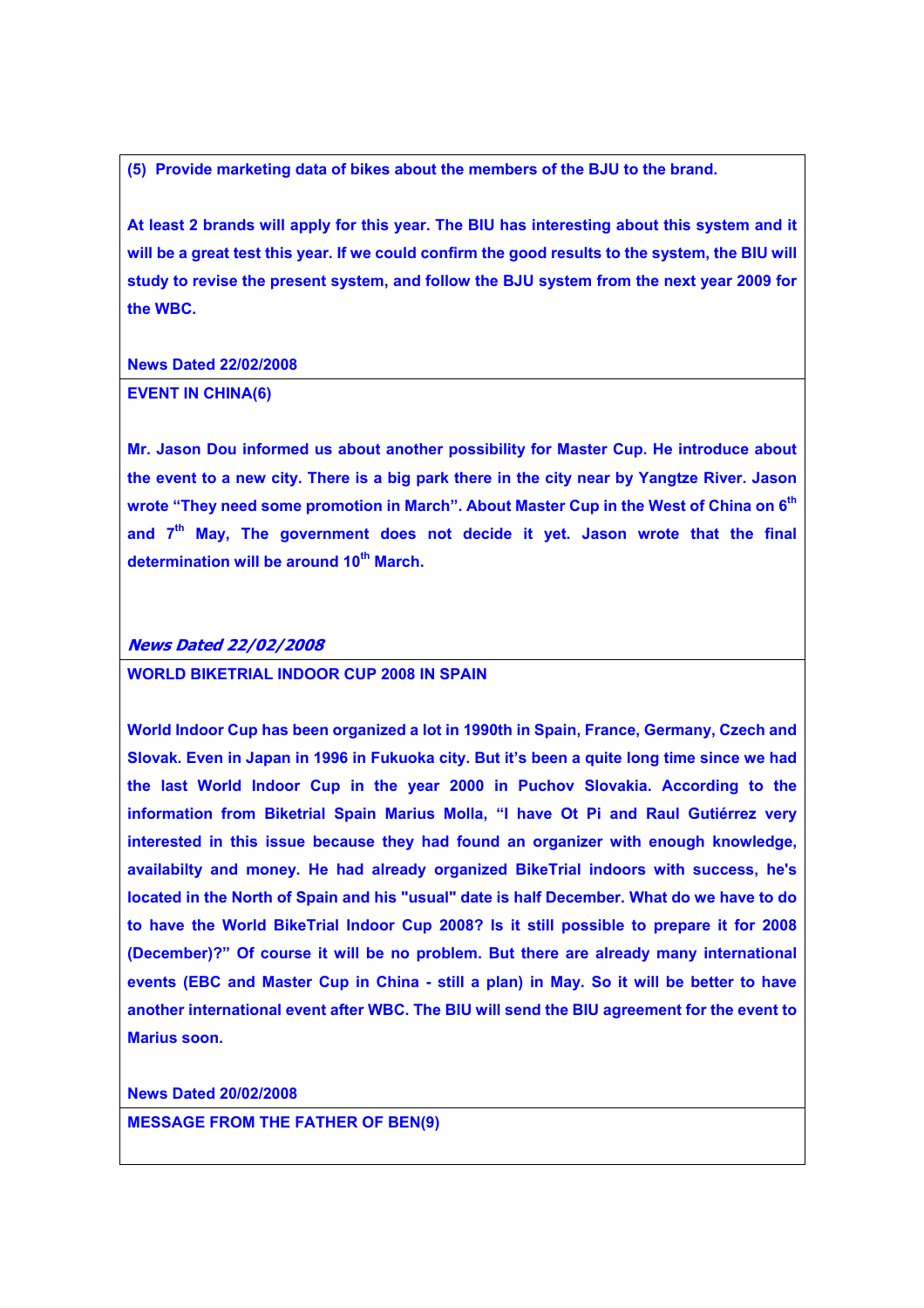**Hi Everyone at biketrial china, please find attached a photo of Ben on his Monty before he became ill, we just want to say we are overwhelmed with all the support that we have received for Ben, and wish to thank you very much for the fundraising that you are holding for Ben, He was really pleased when we told him that you were doing this , and we have shown him your web site, thanks again** 

#### **Sam and Kev Carlile.**



#### **News Dated 20/02/2008**

#### **NEWS FROM BARBARA(8)**

**We got information about Ben from Barbara that it is just one week before he takes radiotherapy for the movement of his legs. Barabara wrote us that "He seems very cheerful, although his father says that the treatment is making him very weak and tired. Although in a wheelchair, we are hoping that he will be well enough to attend the Easter Bunny Hop". Yes! We hope that too. Ben's father is thinking to send a video of Ben taken when he was fine. Thanks! Today a package form Jason has arrived to the BIU office. Thanks to Biketrial China! The BIU will try to find something more items till the end of this month, before sending it to Barbara.** 

**Let me ask you one more time. Put the event poster everywhere you can show it to people, please pray for his luck and Barbara is waiting for your any help. Thanks in advance!** 

**News Dated 19/02/2008** 

#### **EVENT IN CHINA(5)**

**A little bit more info about the west China event. Biketrial China, Jason Dou is planning MASTER CUP in west mountain area of China. Actually the government received 2 plans. One is from UCI (supported by Sport Council). And other one is from Jason/BIU (supported by Travel Corporation with the backgraound of government). It is depend up on the west**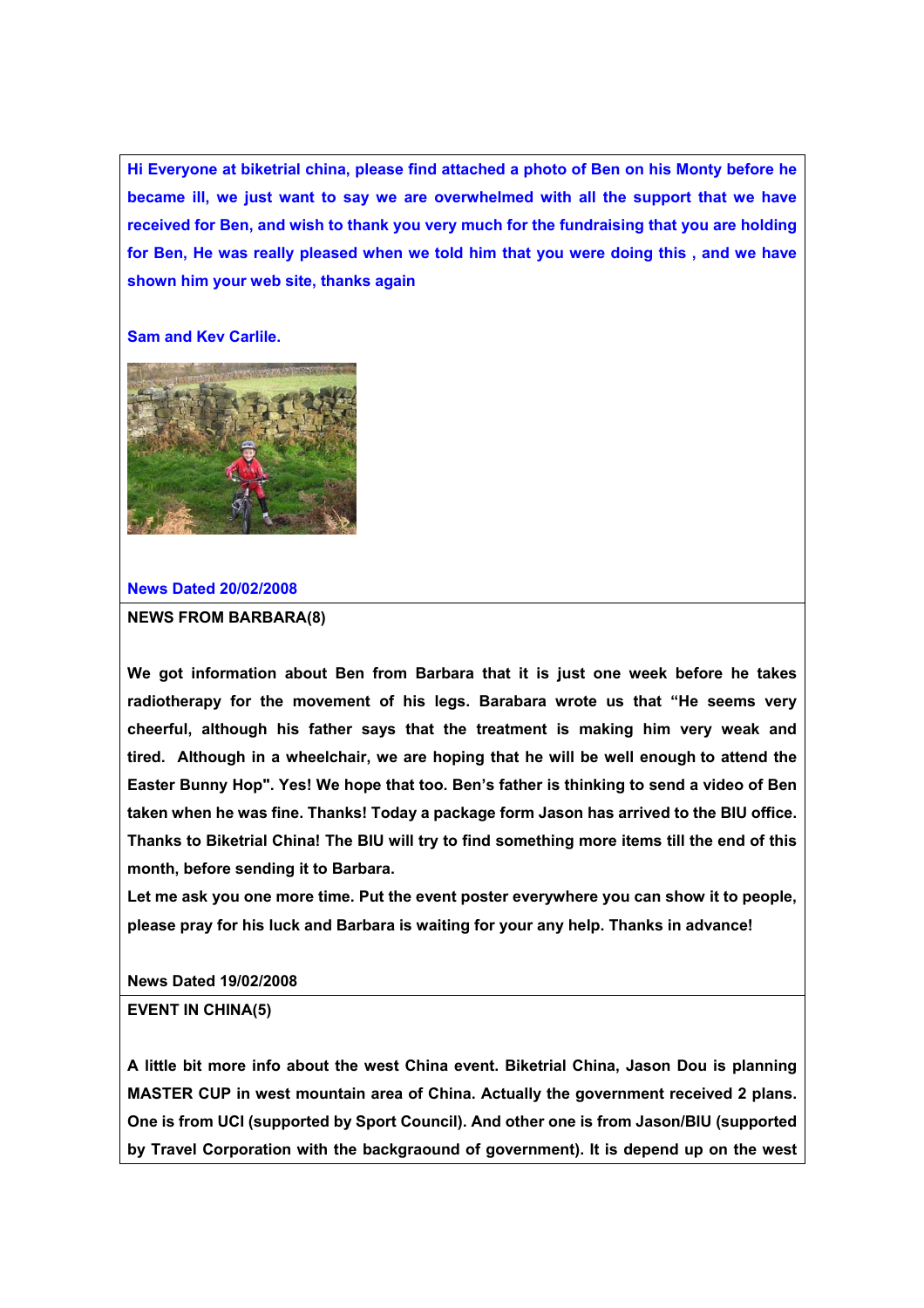**China government. According to the latest news from Jason, "The Travel Corporation send the plan of Biketrial Master Cup to the government again to compete with the UCI, and seems there are still possibility for our event, they told me to just wait a week for the result".** 

**News Dated 18/02/2008** 

# **LICENSE AND ENTRY FOR WBC**

**An Austrian rider Tomas Ohler asked us about license matter for 2008. He made entry after colosed 2nd deadline of entry (this was set for some countries with some entry problems) for 2007 WBC and we could not accept his entry that time. He is planning to taken part WBC this year. He wrote "As you might remember some misunderstandings happened last year, so I wanna discuss it a little earlier with you this year. Problem was that Austria does not have a BIU delegate as I'm the only rider here in Austria who wants to do the BIU worlds this year! I wanted to ask you how I can organise my license for the season 2008? Please let me know what we can do about it and where I can get it from".** 

**The BIU informed him to contact to the EBU (http://www.eurobiketrial.com/). Mr. Libor Musil (libor.musil@LIKO-S.cz) can help this kind of matter as the EBU. About the Asian area, ABU will issue licenses to the riders in same situation and send entry to the BIU. The riders in the rest of area, the BIU will take care of them directly.** 

**News Dated 17/02/2008** 

**EVENT IN CHINA(4)** 

**We got news from Jason (Biketrial China) about events in China. He has been working for the project of Master Cup in Shanghai (Jin Mao Tower.1-2/May) and anonother event in the west of China (6-7/May). He is still waiting for the answer of Shanghai government and answer of west of China goverment. We think that they will decide after Chinese New Year holiday over.** 

**About this time, Jason got news from another city that he contacted for the promotion for Master Cup. According to him "This morning, the new city I contacted to promote Master Cup give me a message, they would like to make this competition". It will be a good promotion for Master Cup. And now Jason is planning like … "This city Ma An Shan is nearly 4 hours from Shanghai by car, they want 3-4 riders go to the city to promote the competition on 26-27 Apirl. Then the 3-4 riders go to Shanghai for Jin Mao competition with other riders. And after Jin Mao competition, on 2 May night or on 3 May morning, all riders**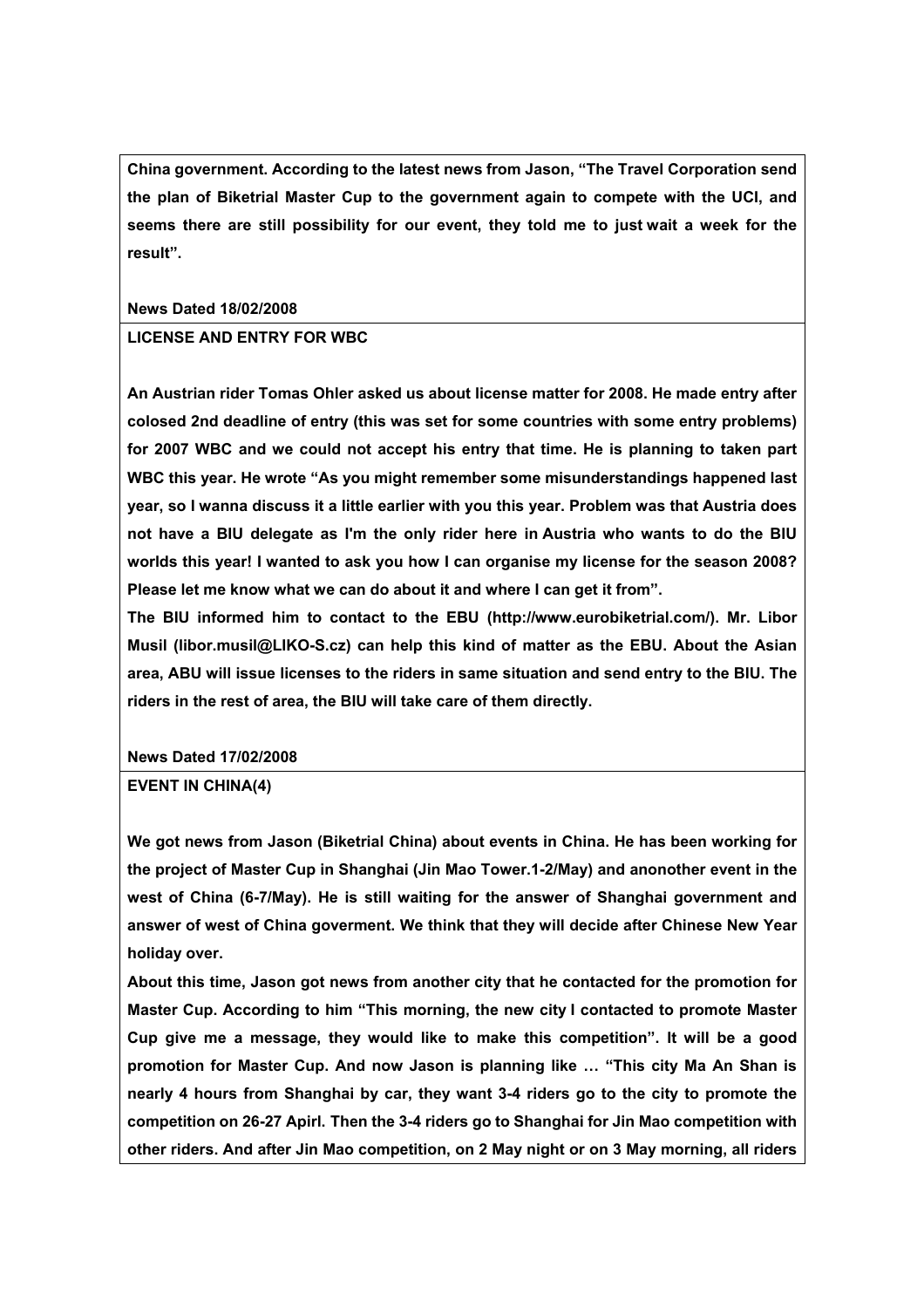**go to Ma An SHan, then have a competition in the city in the afternoon on 3 May, for 1,2,3 May is China holiday". Jason asked the city to peovide as follows:** 

- **(1) Accommodation, meals and transport bewween Shanghai to Ma An Shan (by air).**
- **(2) Venue will be in the center of the city and the section will could be similar to Master Cup.**
- **(3) Prize money will be 1st place 3,000 USD, 2nd place 2,000 USD and 3rd place 1,000 USD. It will be the same as Master Cup.**
- **(4) 1,000 RMB for the BIU as the sanctioning fee.**

**"If Shanghai government parmit the event, Mr. Chen (Gin Mao Coorpration) will make press conference on 17-18 March. The BIU presiden and Ot Pi will be there. Ot Pi will make test to climb Gin Mao Tower to breake the world climbing steps record set by Xavi Casas on 31st 2007. He will try to the step climbing record in May during Master Cup. And The BIU presiden will visit Ma An Shan to check the venue in case that if the city decided to make a competition. Thanks for your plan and your work, Jason! We hope those plans could be came true, eventhough it will be a very hard schedule. Good luck!!!** 

### **News Dated 14/02/2008**

**ENTRY OF 2008 WBC(2)** 

The colosing date of the entry for this year is 26<sup>th</sup> June. So please send the entry list of **your team before the deadline. The list must be sent by the delegate (or the representative organization) of the country. Modification of the list cannot be accepted after closed it, except in the case of there is right reasons admitted by the BIU.** 

**Please pay attention to make your entry list, 20 riders as the maximum for a team (including Elite and Femina) par day in the rules from this year.** 

**The host countries of 2008 WBC (Spain, France and Japan) can add their national riders who could not be in the national team, to the limit of 150 riders per event, in case of there are capacity for participants. These riders must be in the other list as reserved riders, not together in the list of national team members. This entry will be closed also on 26th June.** 

### **News Dated 14/02/2008**

**ENTRY OF 2008 WBC(2)** 

The colosing date of the entry for this year is 26<sup>th</sup> June. So please send the entry list of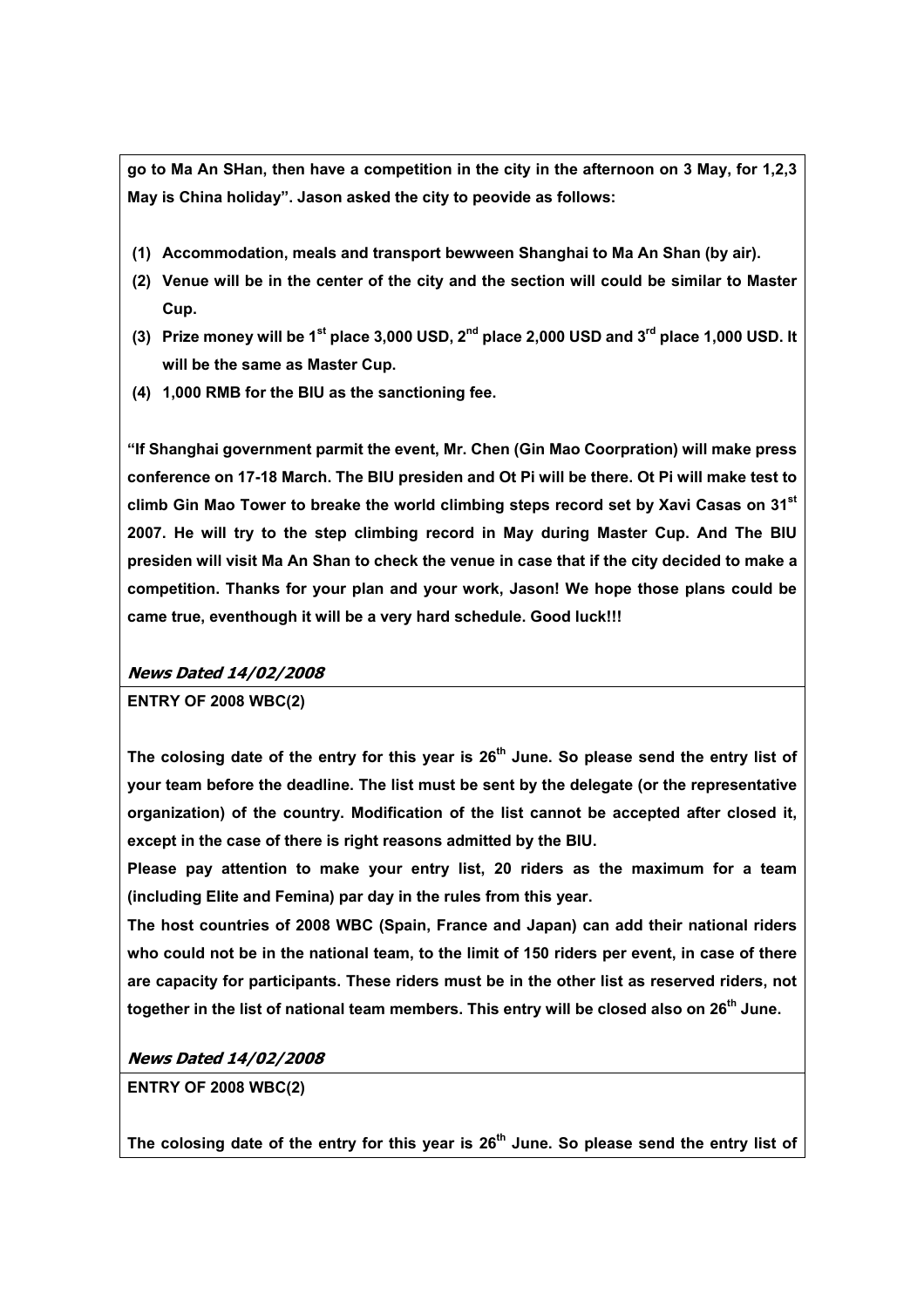**your team before the deadline. The list must be sent by the delegate (or the representative organization) of the country. Modification of the list cannot be accepted after closed it, except in the case of there is right reasons admitted by the BIU.** 

**Please pay attention to make your entry list, 20 riders as the maximum for a team (including Elite and Femina) par day in the rules from this year.** 

**The host countries of 2008 WBC (Spain, France and Japan) can add their national riders who could not be in the national team, to the limit in case of there are capacity to the limit of 150 riders. These riders must be in the other list, not together in the list of national team members. This entry will be closed on 3rd July.** 

## **News Dated 14/02/2008**

## **ENTRY OF 2008 WBC(2)**

The colosing date of the entry for this year is 26<sup>th</sup> June. So please send the entry list of **your team before the deadline. The list must be sent by the delegate (or the representative organization) of the country. Modification of the list cannot be accepted after closed it, except in the case of there is right reasons admitted by the BIU. Please pay attention to make your entry list, 20 riders as the maximum for a team (including Elite and Femina) par day in the rules from this year.** 

# **News Dated 14/02/2008**

### **AMERICAN BIKETRIAL CHAMPIONSHIPS**

**We got an e-mail from the delegate of Colombia (also a famous rider) Javier Zapata about foundation for American Biketrial Union to start continental Biketrial Championships. Actually we had some discussion about this matter in Shanghai during the Jon Mao Tower**  Climbing event (We were in Shanghai together from 30<sup>th</sup> December 2007 to 2<sup>nd</sup> January **2008). Javier wrote me "Receive a respectful greeting from Colombia, for me was an honor to have shared with you (Hiro) in the event of Jin Mao Tower. According to our conversation, I allow myself to show my interest to be the one who organizing the first Continental Championship of Biketrial in America, during the accomplishment of the end of the National Glass of Biketrial of Colombia. For this aim I will be sending communications to the delegates of Argentina, Canada, Bolivia, United States, Mexico, Brazil and some pilots who I know in Venezuela, Costa Rica and Chile". That is a great action for the first step! Javier is the one of the most delegates who has been working very hard for Biketrial in the North and South American area until today. We are hoping him to hold one meeting together with those countries in his area for the foundation of**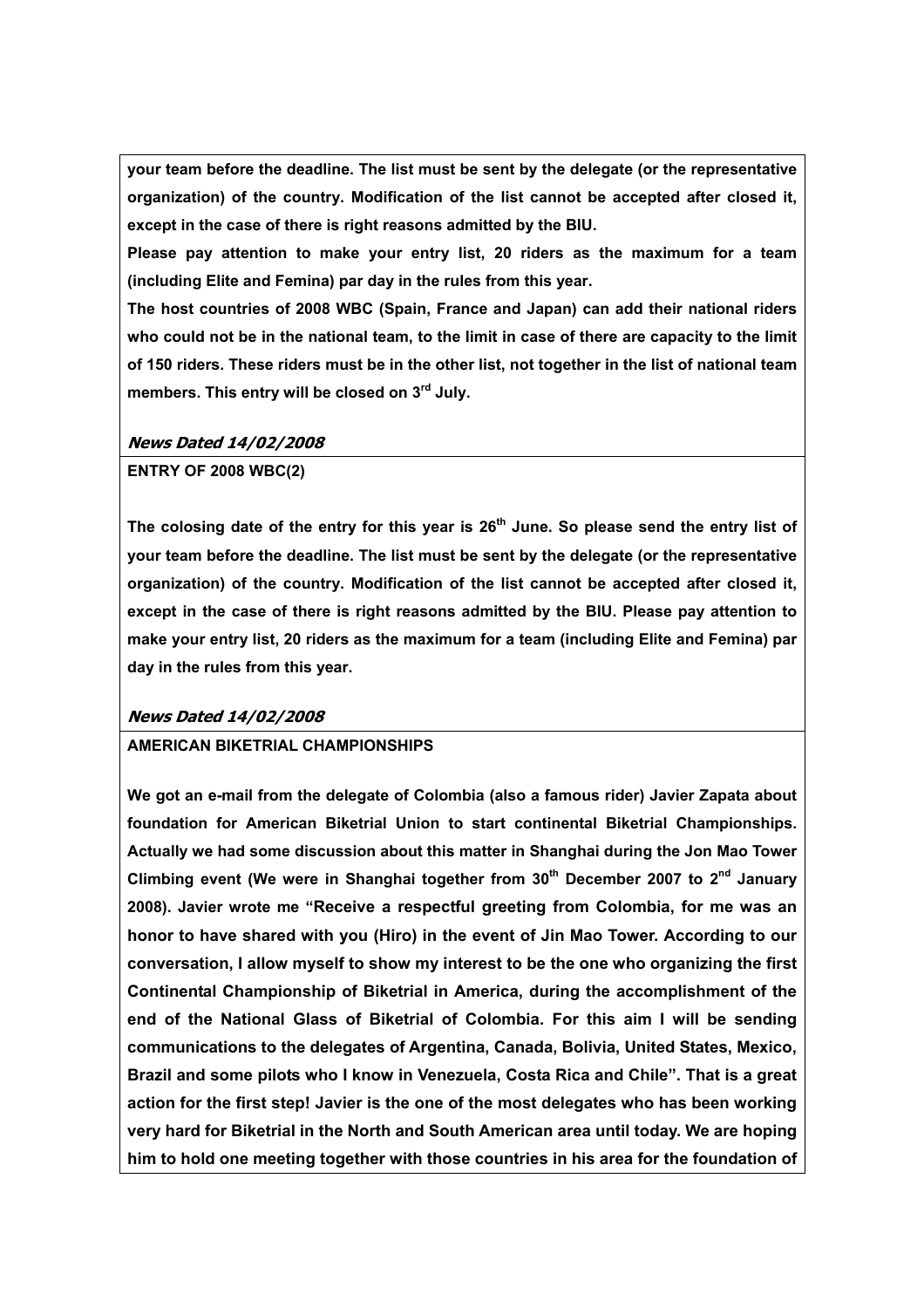**N & S American Biketrial Union near in the future. The BIU will help necessary work for the foundation.** 

**JAVIER HUMBERTO ZAPATA CUARTAS www.zapatabikes.com Teléfono: 3162149 Celular: 315 5067246 E-mail: info@zapatabikes.com Medellín-Colombia** 

## **News Dated 14/02/2008**

**ENTRY OF 2008 WBC(1)** 

The BIU will inform you about the closing date of entry for 2008 WBC. On 26<sup>th</sup> June 2008 **will be the last day for the entry as it was infomed you by the WBC program. It is very important to send your final entry list before closing date. For the fair organization for all participate countries, The BIU will not accept any exception without right reasons. Please finish the selection for your national team and make up the list, and send it before the deadline.** 

### **News Dated 14/02/2008**

## **2008 SPANISH CHAMPIONSHIPS**

**We got the date of 2008 Spanish Championships. And one question from the delegate of Spain, Mr. Marius Molla "Is there any problem if the final Spanish team list for WBC08 is sent on 30/06/08 (because last run in Spanish Championship will be on 29/06/08)? I know it's 4 days later than "one month before WBC", but our last organizer in the national championship has no alternative. In case of necessity, a draft can be sent days before, of**  course." The BIU will close the entry of 2008 WBC on 26<sup>th</sup> June, just one month before 1<sup>st</sup> **round as it is written in the 2008 WBC program. The date of Spanish Champioships as follows:** 

**X V I I - CAMPEONATO DE ESPAÑA DE BIKETRIAL 2.008**

**06.04.08 TERUEL F.GIMENEZ, 690.60.37.40 04.05.08 AZUAGA(BADAJOZ) J. A. PULGARIN, 617.54.43.14**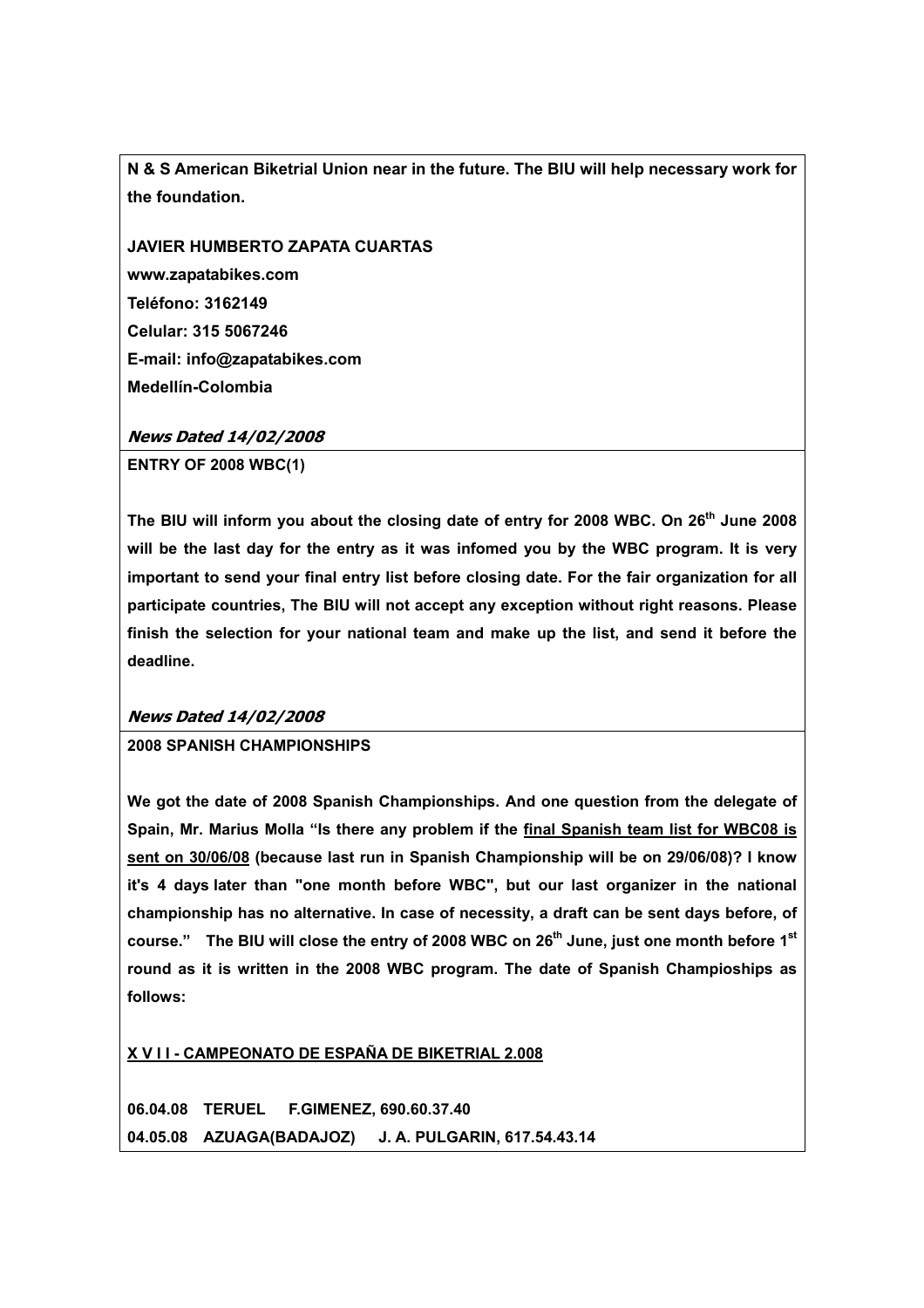# **01.06.08 L` ESCALA(GIRONA) J. KLEINER, 607.31.49.96 29.06.08 TABUENCA(ZARAGOZA) CJAL DEPORTES, 607.98.08.76**

## **News Dated 14/02/2008**

### **2008 TAIPEI SHOW**

**Our delegate in Taiwan, Mr. Kevin Chen wrote us about 2008 Taipei Show (13-16, March). During these 4 days in the show, Biketrial Taiwan will do Biketrial demonstration together with BMX. Kevin is planning to invite the world top rider like Deni Comas from Spain or Kazuki Terai from Japan. Also he is planning to make an indoor competition. Kevin wrote "All though is different style but it's all good for promote sports in Taiwan even Asia." Wait for more information from Kevin.** 

## **News Dated 13/02/2008**

**SHANGHAI BIKETRIAL JAM(7)** 

It was held on 11<sup>th</sup> February. According to our delegate Jason, "Shanghai Biketrial riders **have a jam in China New Year, signed a team shirt to UK 9 years old rider Ben Carlile and wish him to recover soon.Xbreaker will also provide some commemorative stamps of Jin Mao Tower Climbing to the Indoor Biketrial event organizer, which aid of those affected by childhood Cancer, for Charity Auction through BIU, Shanghai Faithbike club give much support for this activity.**" **Biketrial China will send those items to the BIU tomorrow. Please check the news on the webpage as follows.** 

**http://www.xbreaker.com/ArticleShow.asp?ArticleID=1945**



**News Dated 12/02/2008**

**THE FIRST NEWS ABOUT 2008 WBC JAPAN ROUND**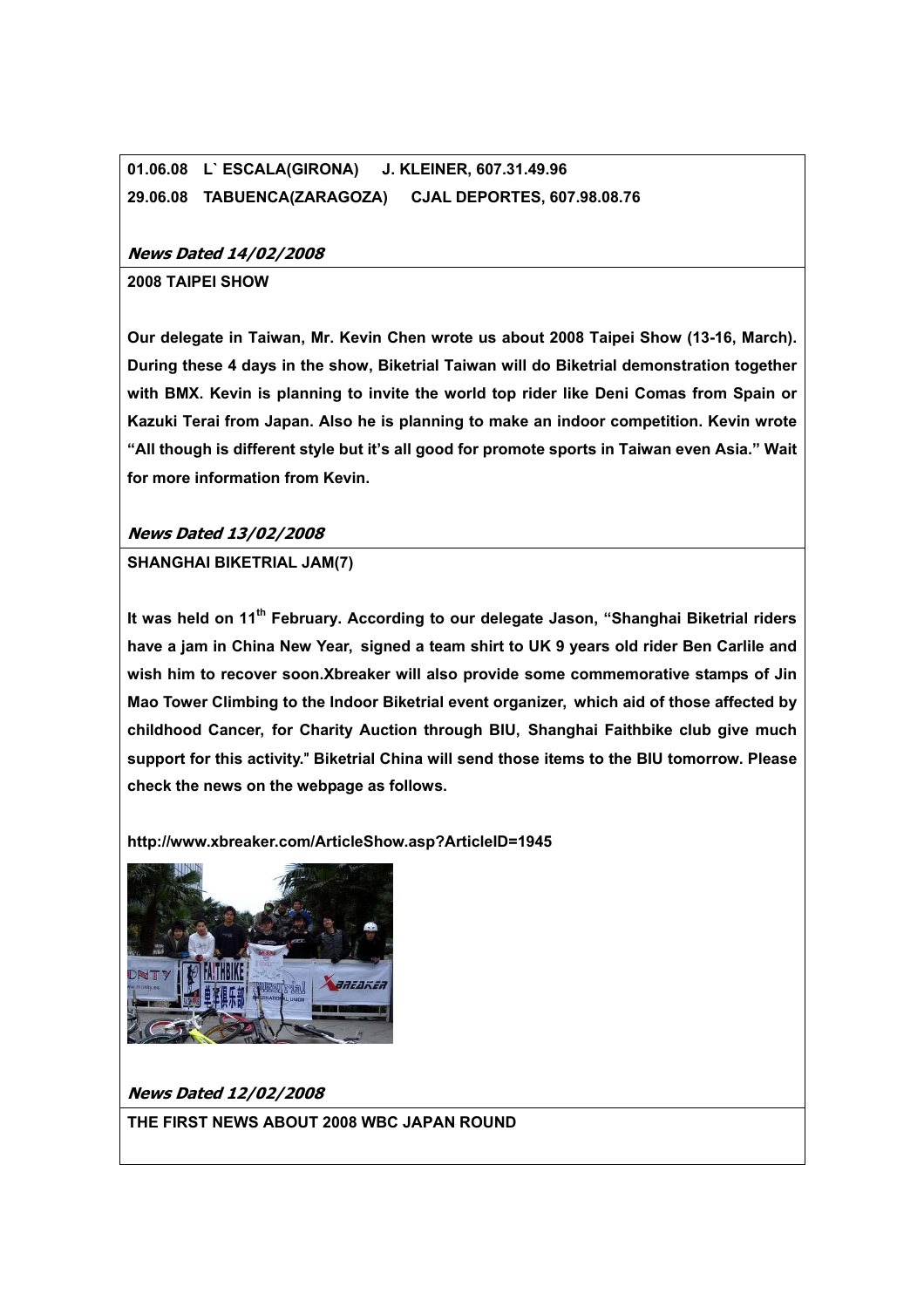**We got news about WBC Japan round. The first meeting of the organizer will be held in Seki-Itadori in March. The event was very successful last year not only good competitions as the final but also there were many specialities like "Biketrial Classic" or "OT PI Final demo", etc. In this year, WBC will be competed by 3 events and the Japan round will be the final. The final round is very important to determin the champions. Therefore people need high level in the organization, also fair and strict for the competition as the final. There is much work in the final than the other rounds, like final awarding ceremony in each class. But we can trust the organization level of Seki-Itadori that they have a lot of experience hosting WBC since 1992. When the Winter is over, the organization will start working for the event of this year. We will report you what was decided and what is going on. Any way, you can expect a good event!** 

# **News Dated 12/02/2008**

# **News from Brian Matthews(2)**

**The 2008 Annual General Meeting was over. According to Brian, the delegate of UK for the EBU, "It was decided at the Meeting yesterday that the 2008 BIU Rules (including Categories) will be followed completely for the British Championship 2008". This is very important. The BJU (Biketrial Japan Union) also have decided to follow categories rules of the BIU from 2008. We hope the other countries will also follow this.** 

# **News Dated 11/02/2008**

# **AID FOR BEN CARLILE(6)**

**We got news about the aid for Ben. Tomas Lampkin and George Bell, the nephews of Dougie Lampkin (World Moto Trial rider) donated some items for the auction for Ben. According to Barbara, "I understand that Dougie will be coming along to the event and donating a signed t-shirt for the auction, he has already giving one to Ben. Other top riders who feel that they can't come to the event may wish to make such a donation for the auction". Thant is fantastic!** 

**You can check some photos of Ben by the following webpage.** 

**http://www.cleanbikes.co.uk/Riders2/Ben%20Carlile/ben.htm**

Following is the site you can check about the event of aid for Ben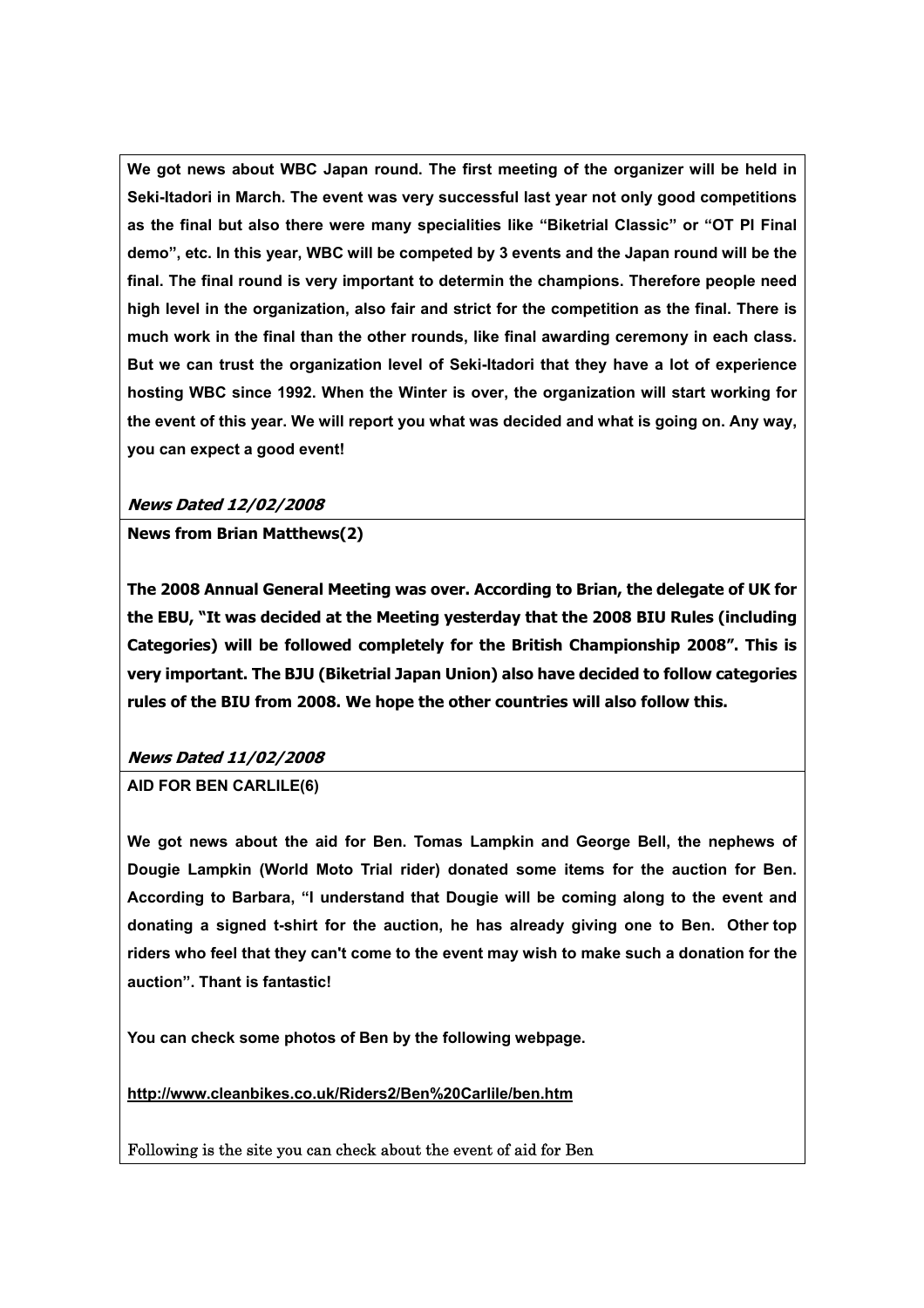BIKETRIAL JAPAN = **http://www.bju.jp/modules/news/article.php?storyid=33** BIKETRIAL CHINA = http://www.xbreaker.com/ArticleShow.asp?ArticleID=1942

**News Dated 08/02/2008**

**AID FOR BEN CARLILE(5)**

BIKETRIAL JAPAN UNION (BJU) put news about aid for Ben in their webpage. Now Chinese delegate and BJU put the information on their webpages. You can check them with following webpages. About contact to Barbara, please use this e-mail address **"info@biketrialuk.co.uk" only and delete the other one we informed you before.** 

BJU = **http://www.bju.jp/modules/news/article.php?storyid=33** BIKETRIAL CHINA = http://www.xbreaker.com/ArticleShow.asp?ArticleID=1942



Photo left: Ben in a section./Photo right: In a event with Marc Vinco

**News Dated 08/02/2008**

**A PLAN OF BIKETRIAL CHINA FOR BEN(4)** 

**Jason, Biketrial China wrote to the BIU that "**I have discussed with China riders about aid for Ben. We will hold a Biketrial Jam in Shanghai, all riders will sign for Ben and wish him healthy on a China Team T shirt. We will take a group photo and send it to Ben with the T shirt and a stamp. We will provide 3 more stamps of Jin Mao Tower climbing event to the organizer of the charity competition for auction and surport Ben. We will arrange these things recently" and also they will send special stamps. The BIU will collect these and send to the organizer (Barbara) before their event opening. Now BJU started some plans to participate the movement of aid for Ben. The BIU is expecting more actions from more countries.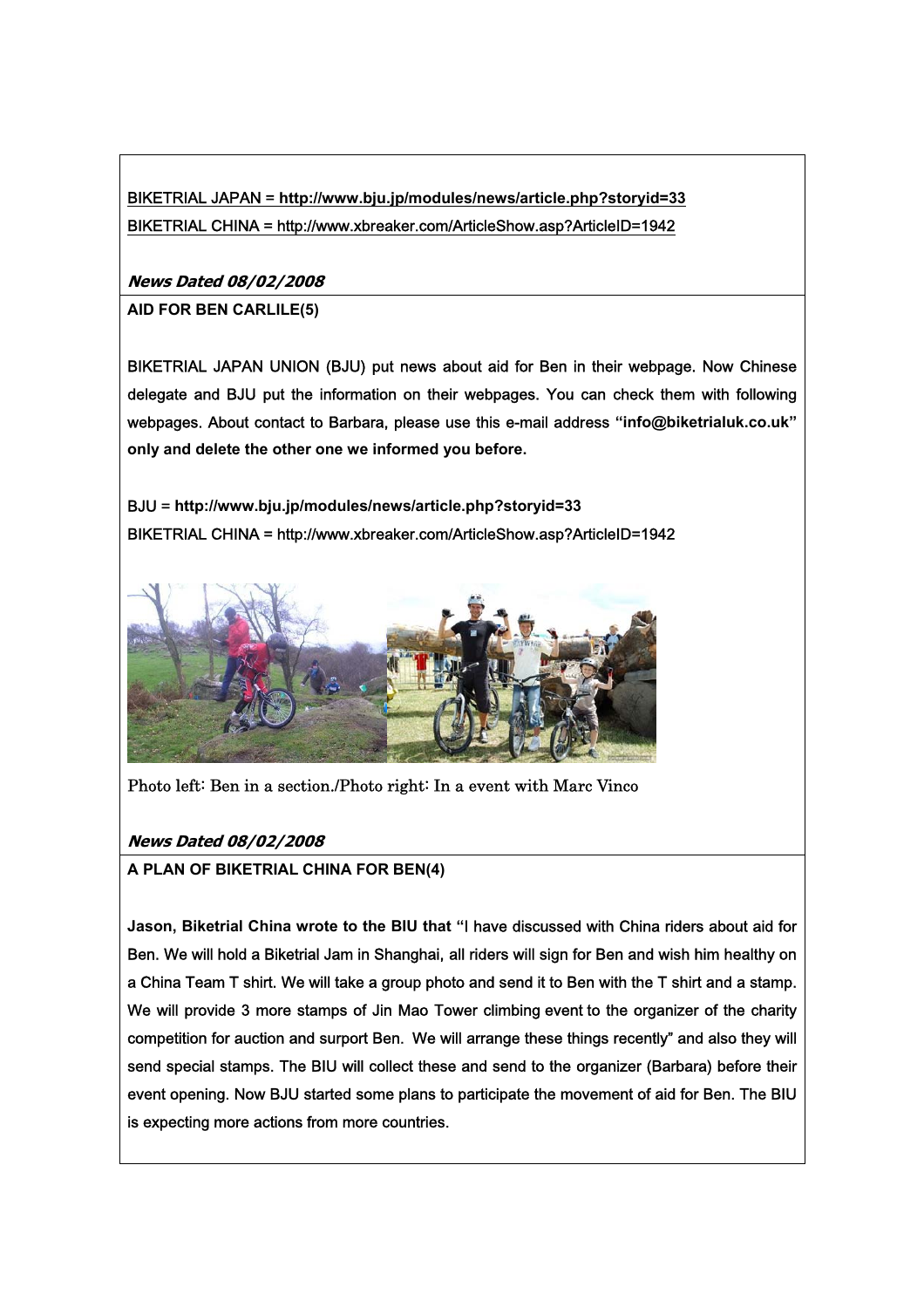# **News Dated 08/02/2008**

# **BJU 2008 ALL JAPAN CHAMPIONSHIPS**

**4 rounds will be organized for the 2008 all Japan championships. Round 1 in Kinki area, Round 2 in Chubu area, Round 3 in Chugoku area and the final in Kanto area. The**  first round will be held on 20<sup>th</sup> April in Inagawa, Hyougo pref. Also 2008 WBC official **Japan team will be selected by the results of this event. We are expecting many people will come to the event.** 



# **News Dated 08/02/2008**

**A FAST ACTION FROM CHINA(3)** 

**The Chinese delegate Jason Dou put the news about the event "AID FOR BEN" in his webpage. Acoording to Jason "He wrote to the BIU that "**I think maybe I could ask China Riders sign on a China Team Shirt for 2007 WBC last year and send to the boy,and provide some stamps of Jin Mao Tower climbing competition for Charity Auction". It ia a very good idea. Thanks Jason!!! They are welcome any help you made. Please check the webpage with following address.

http://www.xbreaker.com/ArticleShow.asp?ArticleID=1942

# **News Dated 07/02/2008**

**A NEW DVD FROM JAPAN** 

**SHIZENYAMA TSUUSHIN, it is popular as a special magazine for Trial in Japan released their original DVD. The title is "TERAI KAZUKI O OU". It means "PURSUE KAZUKI TERAI" in Japanese. It was shooted during 2007 WBC in Japan by Mr. Makoto Sugitani (also he**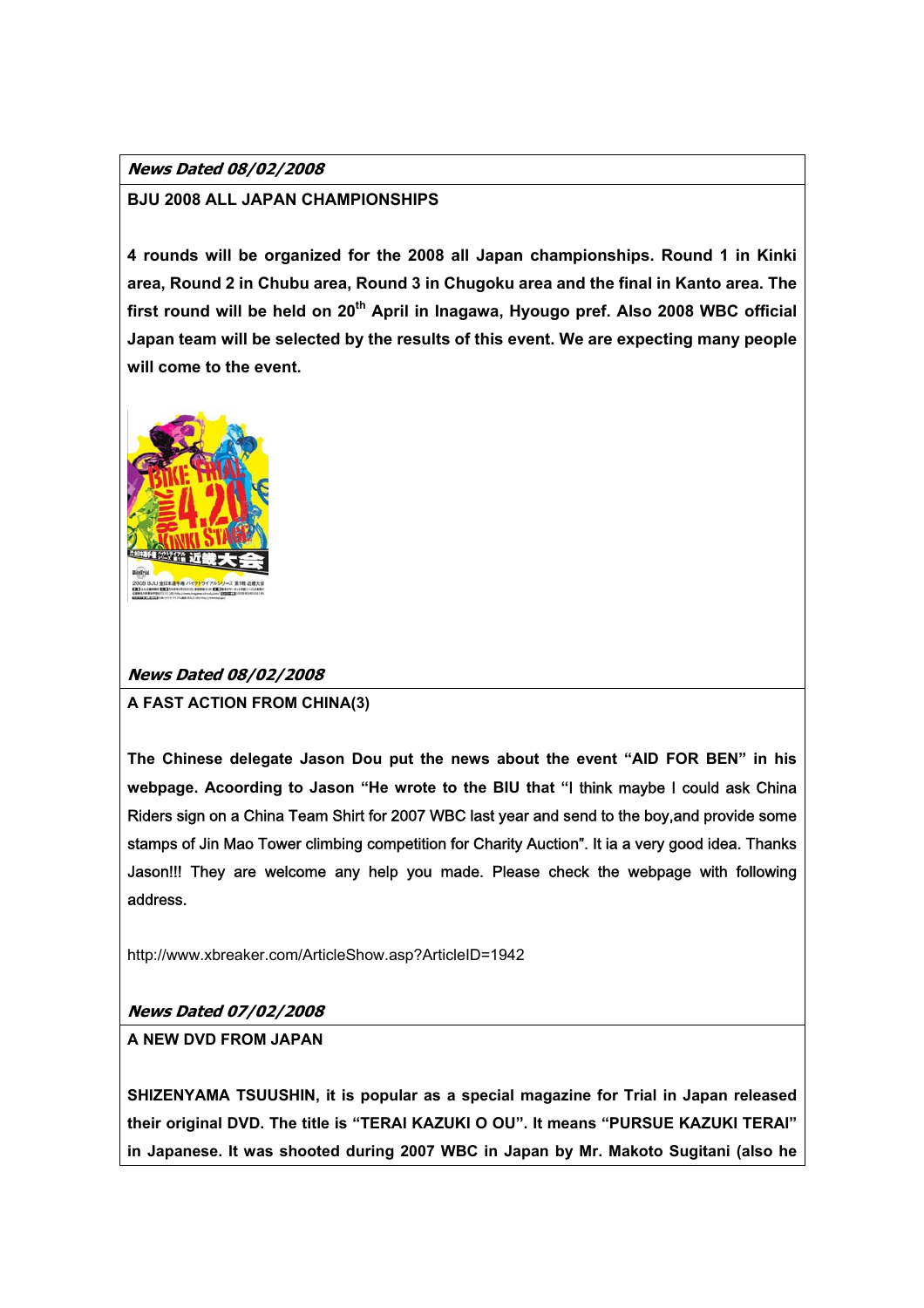**edited it). "OT PI FINAL DEMO IN JAPAN" (7 minutes) is included. It is valuable DVD to know about 2007 WBC as a**n **image record. This DVD on sale as the official DVD of the BIU/BJU. The price is 2,900 yen including CT. You can check or contact with following address.** 

**www.shizenyama.com**

## **News Dated 07/02/2008**

**NEWS FROM A MAN OF LEGEND IN BIKETRIAL** 

In the night of 6<sup>th</sup> February, Moto Trial Indoor was held in Barcelona and got 12,000 **spectators. Ot PI was there and his retiring was announced and he said good-bye to the people. In the event, the retiring of Ot Pi was announced and he said good-bye to them. Now he is planning to make one more world record before he finish his riding carrier. About the challenging to the world record of 2008 steps up (the world record holder is Xavi Casas) in JimMao Tower in Shanghai China, The organizer is planning to make it during the event of World Master Cup in May, The plan will be decided by their government, probably it will be after a new year holidays in China.** 

### **News Dated 07/02/2008**

**THE GREATEST BIKETRIAL WORLD CHAMP WILL RIDE FOR BEN (2)** 

**MONTY Bicycles decided to send Cesar Canas to the event of the aid for Ben. Thanks to MONTY! We are very sure that the participation of Cesar Canas, conquered the world Elite and Master 9 times will be a help to make the event success.** 

### **News Dated 06/02/2008**

**AID FOR A BIKETRIAL BOY "BEN" IN THE UK (1)** 

**9 years old Biketrial boy got cancer. According to Barbara Wright (TykeTrial) "One of our club's young riders, age 9, has been diagnosed with terminal cancer. He has had an operation to remove most of the tumour, has had chemotherapy, and is currently undergoing 5 weeks of radiotherapy in order to prolong his life. This little boy just lived for riding trials, and had a glowing future before him. In discussion with his parents, the club is organising an indoor event on Sunday 23rd March 2008. Please see the attached poster. One aim of the event is to raise money to help Ben in whatever way possible, and to support cancer-related charities. The second aim is to give Ben an event to really**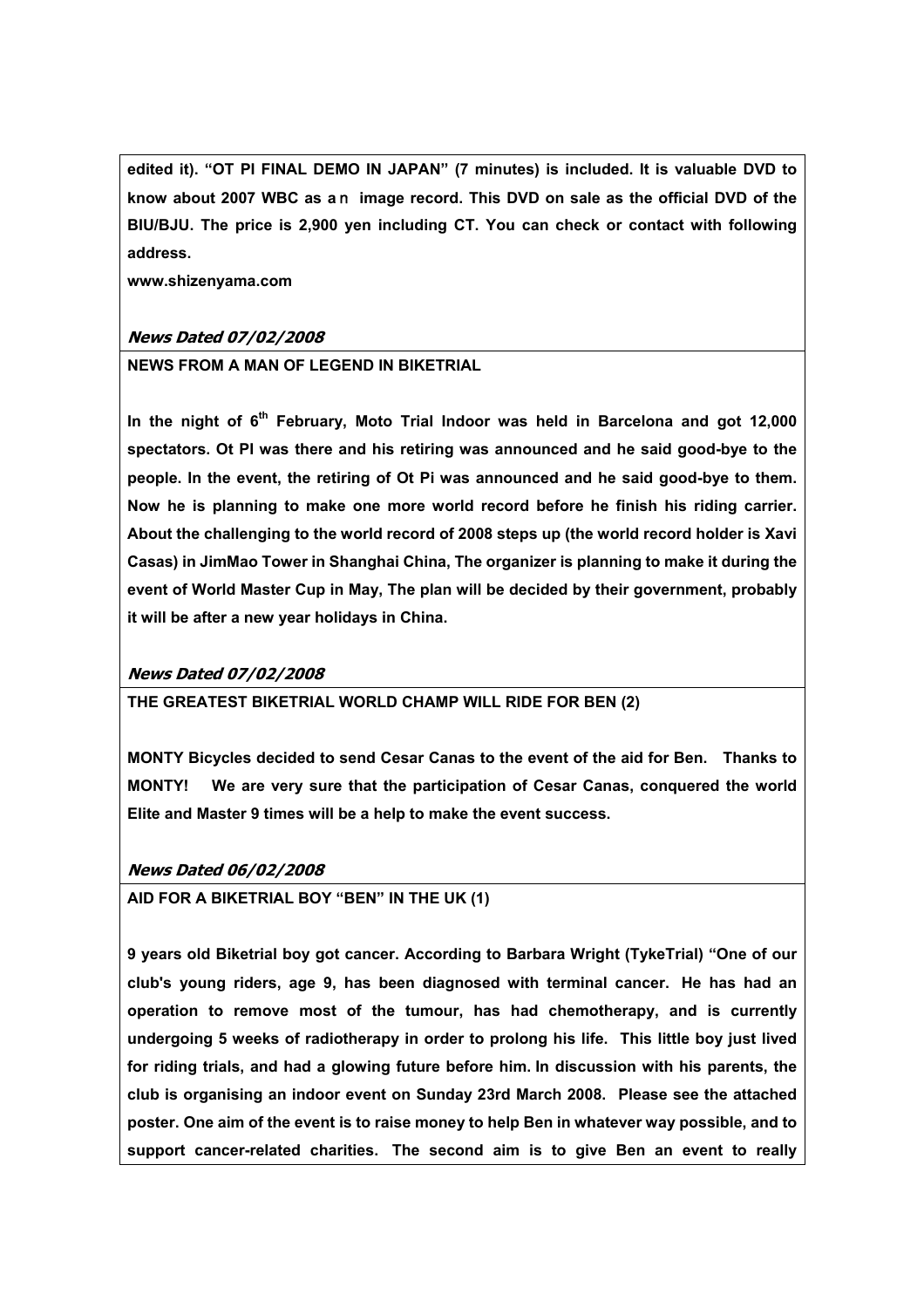**remember during his illness. It is a team event, with 4 riders per team riding in an indoor central arena. We hope to have 4 or 5 top world riders to do some demonstrations, and to act as a panel of judges. I believe that Ot Pi is arranging for one of the top Monty riders to take part (possibly Cesar Canas), and we will of course have a UK top rider (possibly Chris Akrigg). We still need 2 or 3 more volunteers. We would also welcome teams from outside the UK. Although the circumstances are very sad, this is an excellent cause and will be a fun-event, and I wonder if you may be able to help us in any way. I attach our poster and wonder if you might feel able to distribute this to delegates around the world." Now I am thinking what I can do for this as myself and the BIU. They will be glad any help, any action if you can do for this boy and for this event. To contact Ms.Barbara, the e-mail address of Barbara is "info@biketrialuk.co.uk". Thanks for your understanding and cooperation in advance.** 



### **News Dated 06/02/2008**

**WORLD CUP IN ITALY** 

**The date they were planning the event, The UCI is also planning the World Championship in Italy. The organizer is thinking to change the date to September or October.** 

**News Dated 06/02/2008**

### **SHANGHAI REPORT**

**The BIU Shanghai report (4 days in China) is in the magazine of "Shizenyama tsuushin", the Trial magazine in Japan. The report was written by Hiroshi Hirano for February issue. You can check it with following site of Biketrial China and site of BJU.**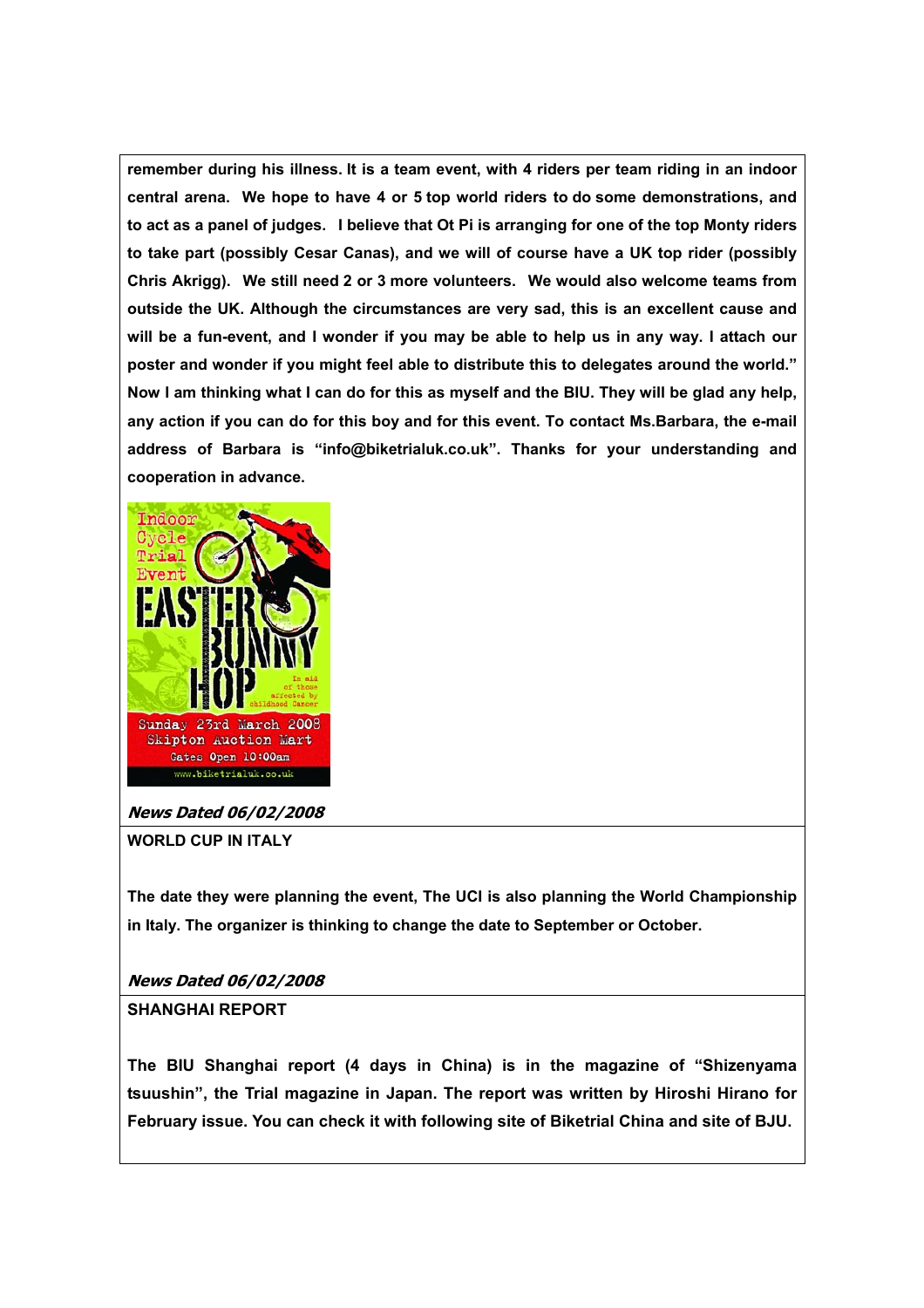http://www.xbreaker.com/ArticleShow.asp?ArticleID=1868

http://www.bju.jp/

**News Dated 05/02/2008**

**News from UK(Brian Matthews)** 

**The 2008 Annual General Meeting will be held at the ACU Headquarters at Rugby on Saturday 9th Feb. You will be informed of any major changes that may be made soon after concerning Delegates etc.** 

**News Dated 03/02/2008**

**2008 European BikeTrial Championship 2008 will be held in BELGIUM.** 

**24-25. May BELGIUM(AYWAILLE. near the Liege' town)** 

**2008 European Cup 2008 will be held in following countries.** 

**10-11.May.2008 SLOVAKIA (ZARIECIE)**(approved)

**21.June.2008 ITALY(Milano)** (in the pipeline)

**21.September.2008 UK(HOOK WOODS**(approved)

**2009 European Biketrial Championship will be held in Spain. EBU have the signed agreement with the Anjuntament de l´Escala for the organizing Europen BikeTrial Championship 2009 in Spain.** 

**23-24.May.2009 SPAIN(Girona, L´Escala)** 

**"MOUNTAIN BIKE UK MAGAZINE" the most major cycle magazine in the UK made Interview to the BIU/Hiroshi Hirano. It was planed by Ex-Master rider Martyn Ashton. The BIU is explaining about new rules for 2008 there on the magazine.** 

**"Shizenyama tsuushin", the Traial magazine in Japan put the interview of the BIU/Hiroshi Hirano on their January issue. The BIU is explaining about the new rules for 2008 there on the magazine.** 

**EVENT IN CHINA(3)** 

**Biketrial Master Cup will be held in China Shanghai in May.** 

**1-2.May.2008 CHINA(Shanghai)** 

**EVENT IN CHINA(2)**